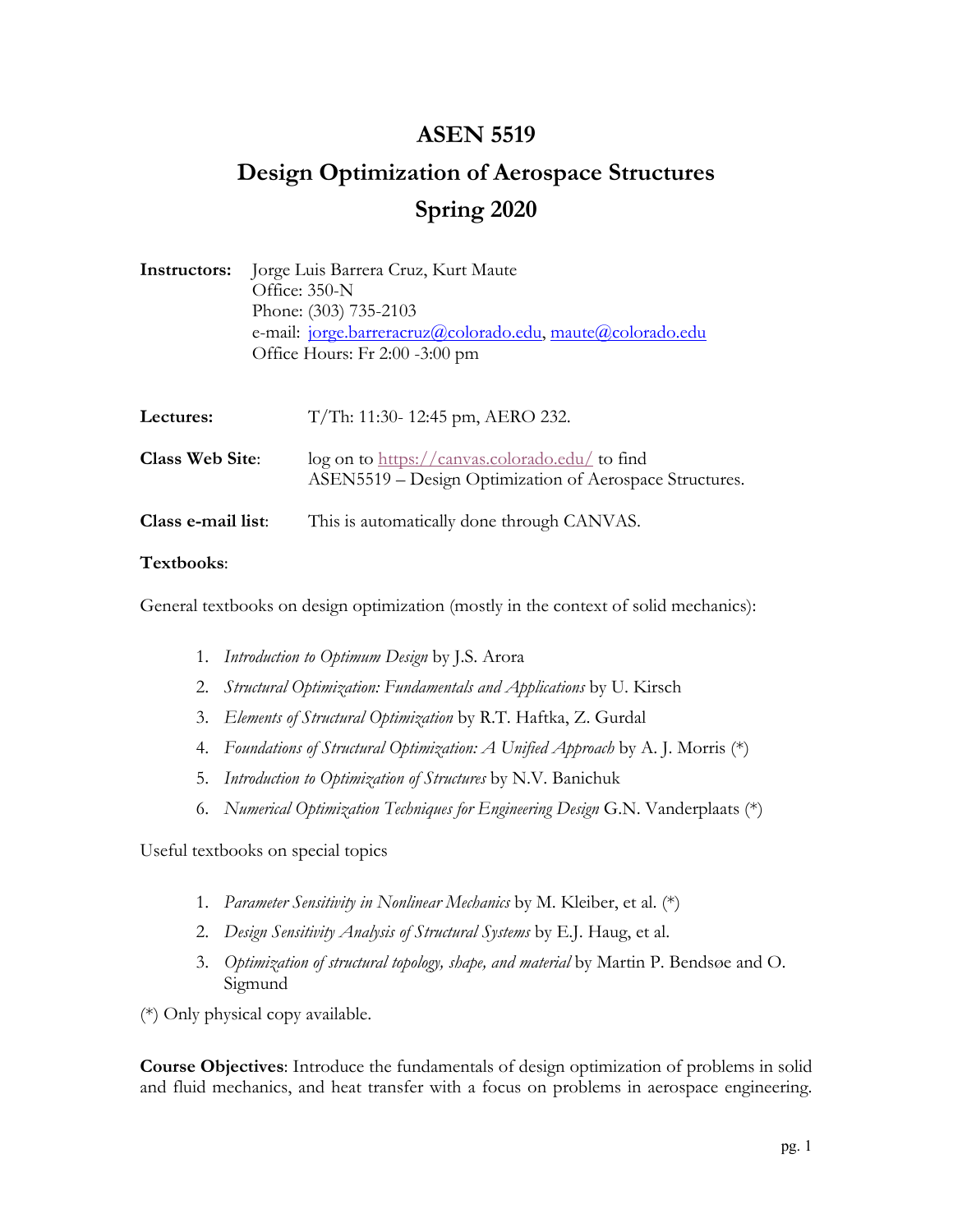Topics include PDE constrained optimization, nonlinear programming, sensitivity analysis, shape and topology optimization.

### **Major Course Topics**:

- 1. Introduction into design optimization
	- Overview and terminology
	- Formulation of optimization problems
	- Lagrange function and KKT conditions
- 2. Gradient-based methods (for unconstrained problems)
	- Simplex, steepest decent, line search methods
	- Interval search, interpolation methods and Armijo's rule
	- Conjugate gradient method
	- Projected conjugate gradient method
- 3. Optimization algorithms for nonlinear programs
	- Overview of primal, penalty, dual and Lagrange Methods
	- Sequential convex approximation
	- Method of moving asymptotes
- 4. PDE-constrained optimization problems
	- Overview of PDEs models in solid, fluid mechanics and heat transfer
	- Sensitivity analysis approaches
	- Adjoint method and self-adjoint problems
	- Sensitivity analysis for transient, path-dependent problems
- 5. Shape optimization
	- Challenges and approaches
	- Shape sensitivity analysis
	- Applications to Multi-objective and min/max and bound methods
- 6. Topology optimization
	- § Topology vs geometry / historical perspective (Maxwell and Michell theories)
	- Global search methods (generic algorithms, particle swarm methods)
	- Relaxation, optimality criteria and homogenization methods
	- Density methods
	- Level set methods
- 7. Selected Problems (if time permits)
	- Density methods: regularization and geometry control
	- Parametric level-set methods: Hamilton-Jacobi approach
	- Multi-disciplinary optimization problems
	- Coupled multi-physics optimization problems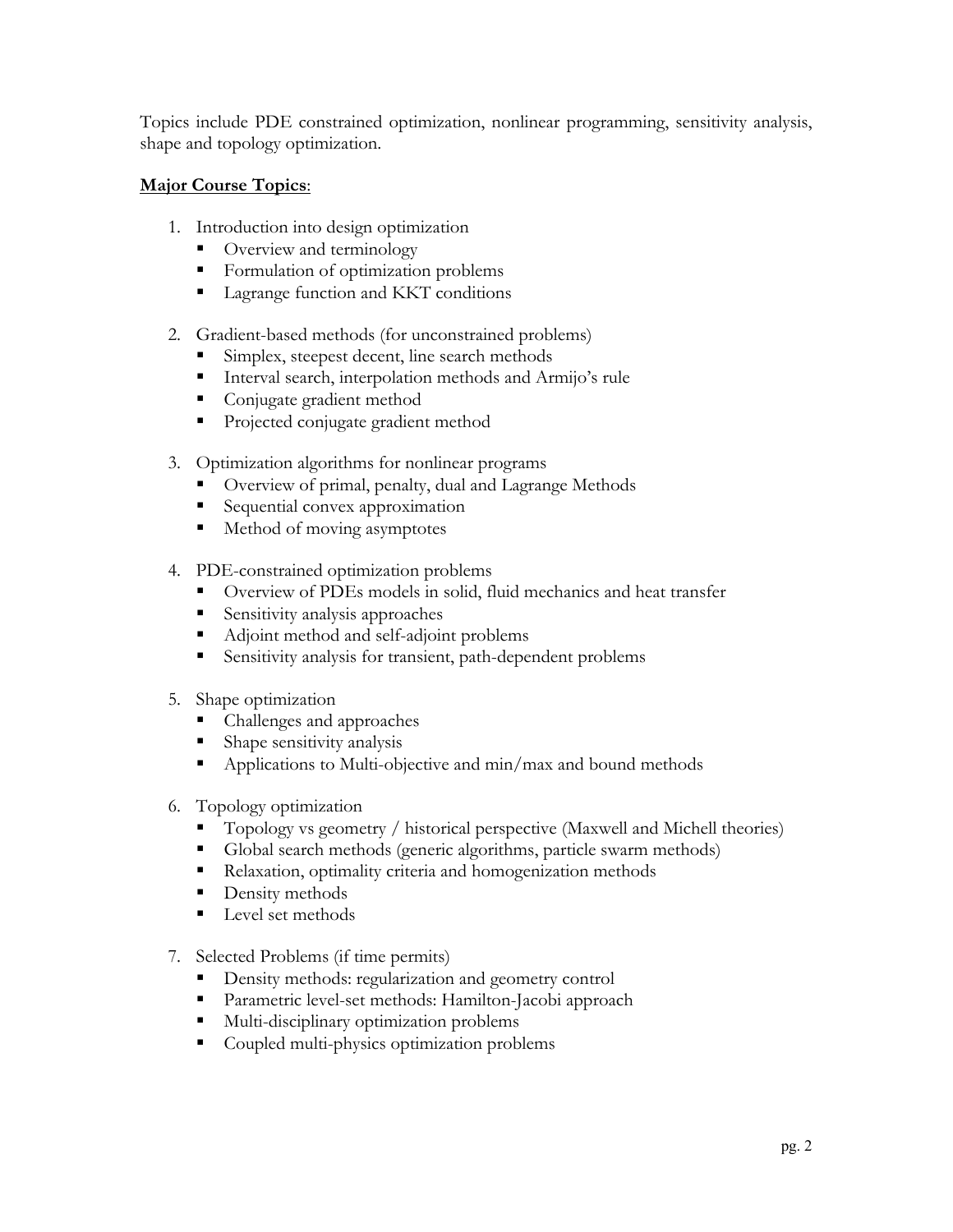## **Grading Guideline(\*)**:

| Group/Individual work: | Homework (and quizzes)          | $65\%$        |
|------------------------|---------------------------------|---------------|
| Individual:            | 1 Midterm Exam<br>Final Project | $15\%$<br>20% |
|                        |                                 | $100\%$       |

**(\*)Note**: We reserve the right to make minor changes to this distribution of weights based on variations in assignments.

#### **Course Policies and Procedures**:

- 1. The instructor reserves the right to reply to email questions only in business hours, i.e. Monday through Friday, 8:00 am – 5:00 pm. Emails received 24 hours or less before the exams are not guaranteed to be responded to.
- 2. The instructor reserves the right to make changes to the weekly course schedule based on occurring events that require different dispositions. The instructors will give sufficient advanced notice through announcements in class and posting on CANVAS. Changes to this syllabus and assignments may be announced at any time during class periods. The instructors will post the current syllabus and assignments on CANVAS. Both are dated in the footnote.
- 3. This course exclusively uses CANVAS to send out announcements, to provide comments to students daily on class activities, and to provide general information about course assignments. It is strongly recommended that all students setup their CANVAS account such that they receive automatically a notification about new postings and updates to the CANVAS course page.
- 4. Acceptable excuses, such as medical certification of an emergency, are required to make up any exam. Any other medical or academic-related absences need to be communicated and approved ahead of the expected absence.
- 5. If you qualify for accommodations because of a disability, please submit your accommodation letter from Disability Services to your faculty member in a timely manner so that your needs can be addressed. Disability Services determines accommodations based on documented disabilities in the academic environment. Information on requesting accommodations is located on the Disability Services website. Contact Disability Services at 303-492-8671 or dsinfo@colorado.edu for further assistance. If you have a temporary medical condition or injury, see Temporary Medical Conditions under the Students tab on the Disability Services website.
- 6. Campus policy regarding religious observances requires that faculty make every effort to